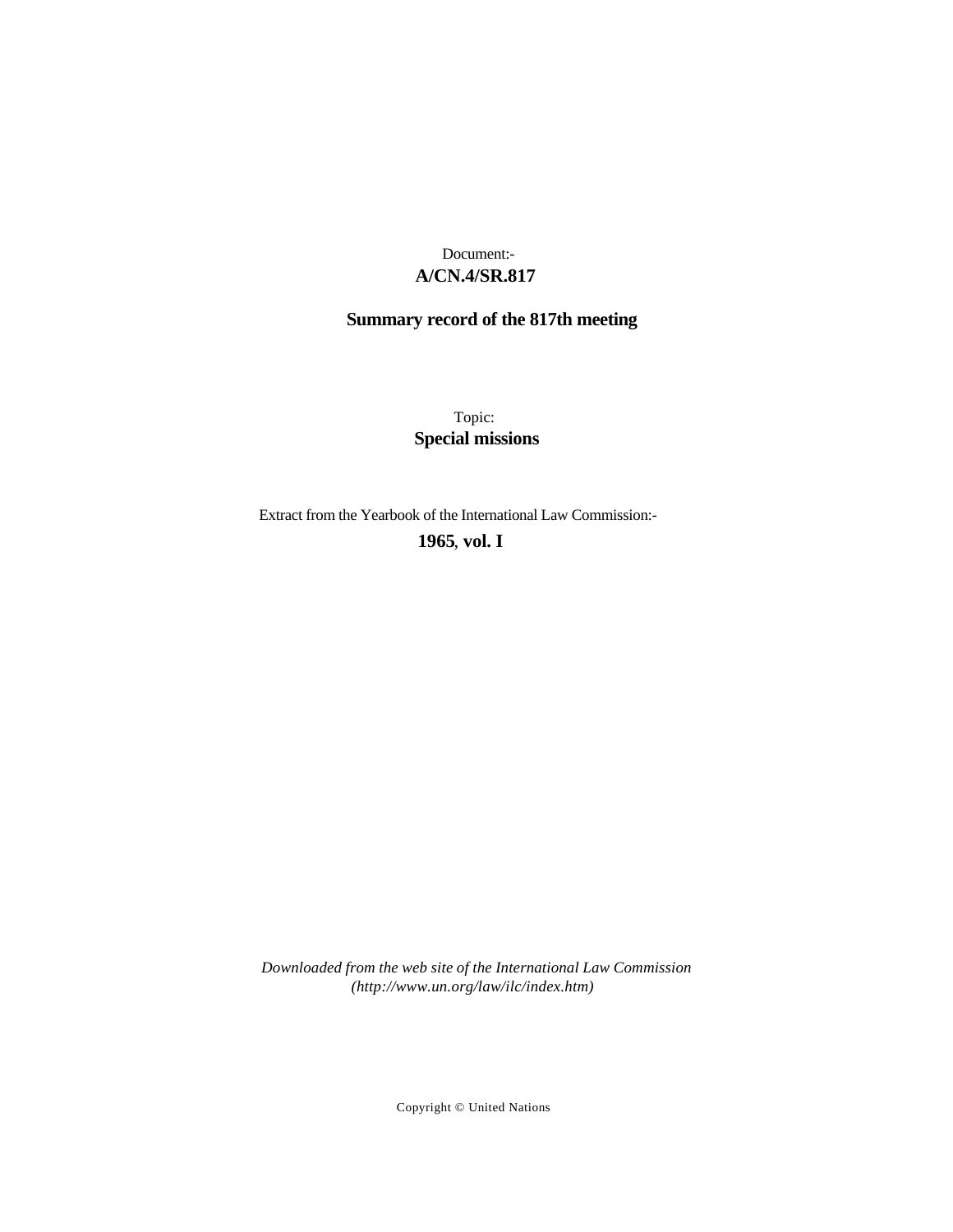programme, and hence wishes to reserve the possibility of a two-week extension of its 1966 summer session. "

*Mr. Ago's proposal was adopted.*

*The fourth paragraph, as thus amended, was adopted.*

*Fifth paragraph*

*The fifth paragraph was adopted without comment.*

*Sixth paragraph*

*The sixth paragraph was adopted, subject to a drafting change.*

*Chapter IV, as amended, was adopted.*

The meeting rose at 1 p.m.

## **817th MEETING**

*Monday, 5 July 1965, at 3 p. m.*

*Chairman:* Mr. Milan BARTOS

*Present:* Mr. Ago, Mr. Amado, Mr. Briggs, Mr. Castrén, Mr. Elias, Mr. Jiménez de Aréchaga, Mr. Lachs, Mr. Pal, Mr. Pessou, Mr. Rosenne, Mr. Ruda, Mr. Tsuruoka, Mr. Tunkin, Mr. Verdross, Sir Humphrey Waldock, Mr. Yasseen.

> **Special Missions** (A/CN.4/179) *(resumed from the 809th meeting)* [Item 3 of the agenda]

DRAFT ARTICLES PROPOSED BY THE DRAFTING COMMITTEE

ARTICLE 17 (General facilities) [17]<sup>1</sup>

1. The CHAIRMAN said that the redraft of article 17 read :

" The receiving State shall accord to the special mission full facilities for the performance of its functions, having regard to the nature and task of the special mission. "

2. Speaking as Special Rapporteur, he said that article 17 was modelled on article 25 of the Vienna Convention on Diplomatic Relations, with the addition of the final phrase.

3. Mr. CASTREN pointed out that several members had opposed the final phrase.

4. The CHAIRMAN, speaking as Special Rapporteur, replied that several others had supported it, first because they considered that there should be no absolute analogy with diplomatic missions, and secondly, because there were cases where a special mission should have wider facilities than the permanent mission.

*Article 17 was adopted by 14 votes to none. 2*

ARTICLE 18 (Accommodation of the special mission and its members) [18]<sup>3</sup>

5. The CHAIRMAN said that the redraft of article 18 read:

" The receiving State shall assist the special mission in obtaining appropriate premises and suitable accommodation for its members and staff and, if necessary, ensure that such premises and accommodation are at their disposal. "

6. Speaking as Special Rapporteur, he said that the article reproduced article 21 of the Vienna Convention on Diplomatic Relations, with the addition of the final phrase.

*Article 18 was adopted by 14 votes to none. 4 '*

ARTICLE 19 (Inviolability of the premises) [19]<sup>5</sup>

7. The CHAIRMAN said that article 19 read:

" 1. The premises of a special mission shall be inviolable. The agents of the receiving State may not enter the premises of the special mission, except with the consent of the head of the special mission or of the head of the permanent diplomatic mission of the sending State accredited to the receiving State.

2. The receiving State is under a special duty to take all appropriate steps to protect the premises of the special mission against any intrusion or damage and to prevent any disturbance of the peace of the mission or impairment of its dignity.

8. He explained that the article reproduced *mutatis mutandis* the corresponding provisions of the Vienna Convention on Diplomatic Relations and of the Vienna Convention on Consular Relations.

9. Mr. TSURUOKA asked whether the words " the peace " in paragraph 2 were entirely adequate.

10. The CHAIRMAN said that they were used both in article 22 of the Vienna Convention on Diplomatic Relations and in article 31 of the Vienna Convention on Consular Relations.

*Article 19 was adopted by 16 votes to none. 9*

ARTICLE 20 (Inviolability of archives and documents [20]'

11. The CHAIRMAN said that article 20 read:

" The archives and documents of the special mission shall be inviolable at any time and wherever they may be. "

12. The article reproduced textually article 24 of the Vienna Convention on Diplomatic Relations.

*Article 20 was adopted by 16 votes to none. 6*

<sup>1</sup> For earlier discussion, see 804th meeting, paras. 16-48.

<sup>2</sup> For adoption of commentary, see 820th meeting, paras. 43-51.

<sup>3</sup> For earlier discussion, see 804th meeting, paras. 49-76.

<sup>\*</sup> For adoption of commentary, see 820th meeting, paras. 52-60.

<sup>5</sup> For earlier discussion, see 804th meeting, paras. 77-105, and 805th meeting, paras. 1-28.

<sup>6</sup> For further discussion, see 820th meeting, paras. 29-31.

<sup>7</sup> For earlier discussion, see 805th meeting, paras. 29-57.

<sup>8</sup> For adoption of commentary, see 821st meeting, para. 2.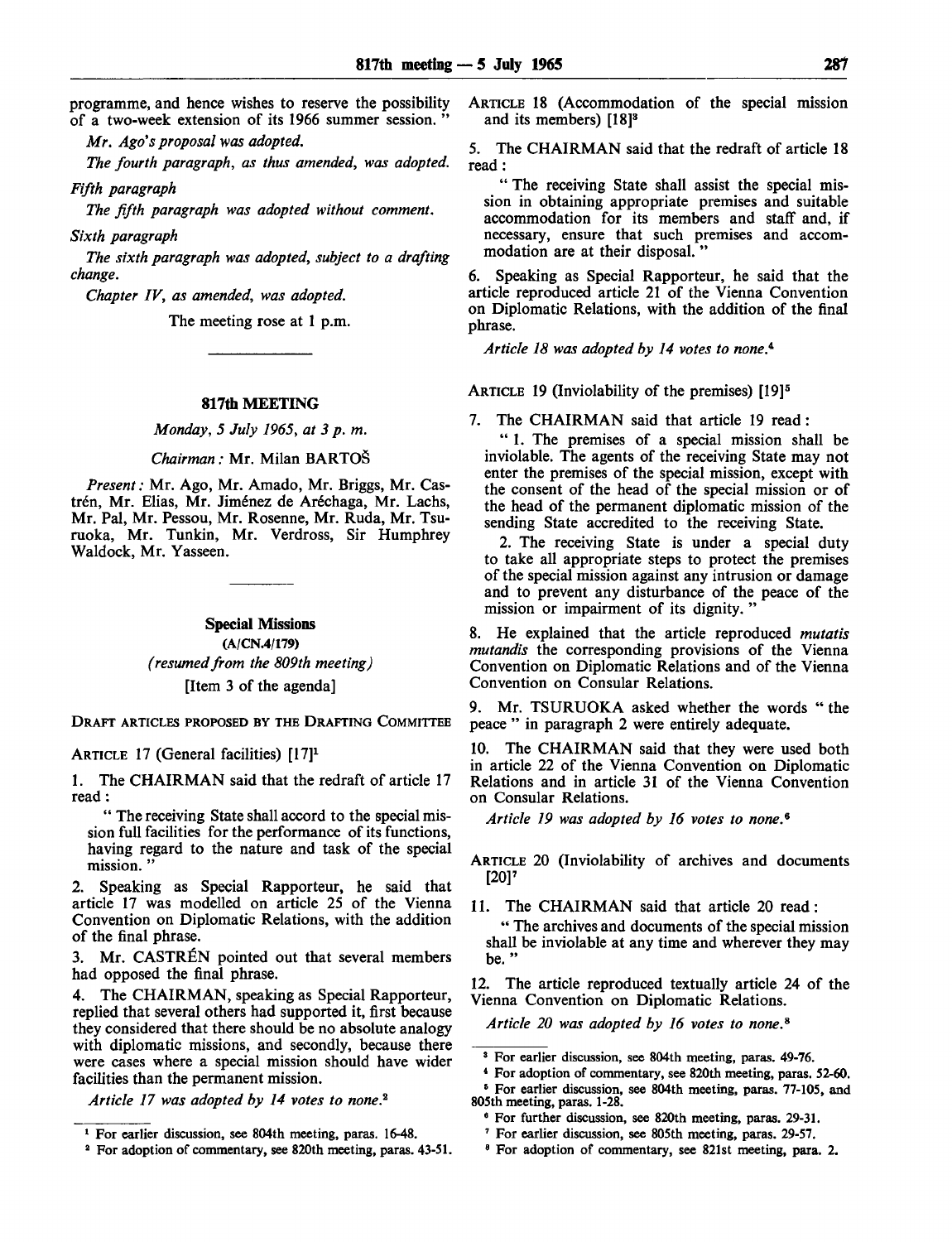ARTICLE 21 (Freedom of movement) [21]<sup>9</sup>

13. The CHAIRMAN said that article 21 read: " Subject to its laws and regulations concerning zones entry into which is prohibited or regulated for reasons of national security, the receiving State shall ensure to all members of the special mission such freedom of movement and travel in its territory as is necessary for the performance of its functions, unless otherwise agreed. "

14. Speaking as Special Rapporteur, he said that the revised version was shorter than his original draft and differed from article 26 of the Vienna Convention on Diplomatic Relations in that it guaranteed the freedom of travel necessary for the performance of the special mission's functions. He would explain in the commentary that, if a special mission was to perform its functions in a prohibited zone, it would be deemed to have received permission in advance to enter the zone.

*Article 21 was adopted by 16 votes to none. 19*

ARTICLE 22 (Freedom of communication) [22]<sup>11</sup>

15. The CHAIRMAN said that article 22 read: " 1. The receiving State shall permit and protect free communication on the part of the special mission for all official purposes. In communicating with the Government and the other missions and consulates of the sending State, wherever situated, the special mission may employ all appropriate means, including its couriers and messages in code or cipher. However, the special mission may install and use a wireless transmitter only with the consent of the receiving State.

2. The official correspondence of the special mission shall be inviolable. Official correspondence means all correspondence relating to the special mission and its functions.

3. The bag of the special mission shall not be opened or detained.

4. The packages constituting the bag of the special mission must bear visible external marks of their character and may contain only documents or articles intended for the official use of the special mission.

5. The courier of the special mission, who shall be provided with an official document indicating his status and the number of packages constituting the bag, shall be protected by the receiving State in the performance of his functions. He shall enjoy personal inviolability and shall not be liable to any form of arrest or detention.

6. The sending State or the special mission may designate couriers *ad hoc* of the special mission. In such cases the provisions of paragraph 5 of this article shall also apply, except that the immunities therein mentioned shall cease to apply when the courier *ad hoc* has delivered to the consignee the special mission's bag in his charge.

7. The bag of the special mission may be entrusted to the captain of a ship or of a commercial aircraft scheduled to land at an authorized port of entry. He shall be provided with an official document indicating the number of packages constituting the bag, but he shall not be considered to be a courier of the special mission. By arrangement with the appropriate authorities, the special mission may send one of its members to take possession of the bag directly and freely from the captain of the ship or of the aircraft. "

16. Speaking as Special Rapporteur, he said that the article was based on article 27 of the Vienna Convention on Diplomatic Relations, with one provision—that relating to the possibility of employing the captain of a ship or of a commercial aircraft as a courier *ad hoc* taken from the Vienna Convention on Consular Relations. As agreed, he would mention in the commentary the Commission's opinion that the special mission should receive every facility for communication purposes.

*Article 22 was adopted by 16 votes to none. 12*

ARTICLE 23 (Exemption of the mission from taxation)  $[23]$ <sup>13</sup>

17. The CHAIRMAN said that article 23 read:

" 1. The sending State, the special mission, the head and members of the special mission and the members of its staff shall be exempt from all national, regional or municipal dues and taxes in respect of the premises of the special mission, other than such as represent payment for specific services rendered.

2. The exemption from taxation referred to in this article shall not apply to such dues and taxes payable under the law of the receiving State by persons contracting with the sending State or the head of the special mission."

18. Speaking as Special Rapporteur, he said that the article covered the institutional element—the mission, and the personal element—its members. The question of the fees and charges levied by the mission would be dealt with in the commentary.

19. Mr. JIMENEZ de ARECHAGA said that the reference to the members of the staff of a special mission was unnecessary, since article 23 dealt with exemption from taxes in respect of the premises.

20. The CHAIRMAN said that the exemption from taxation referred to was " in respect of the premises " and not personal exemption.

21. Mr. AGO said that in article 23, and in other articles, the repetition of the words " of the special mission" made the text clumsy. He suggested that a definition should be given in an earlier clause of the meaning of " member of the special mission".

22. The CHAIRMAN, speaking as Special Rapporteur, said that that procedure for simplifying the text had been proposed by Mr. Pal and Mr. Rosenne and had been agreed to. Although he was opposed to definitions for doctrinal reasons, he would comply with the Commis-

**<sup>•</sup> For earlier discussion, see 805th meeting, paras. 58-76.**

**<sup>10</sup> For adoption of commentary, see 821st meeting, paras. 3-14. 11 For earlier discussion, see 805th meeting, paras. 77-90, and 806th meeting, paras. 1-37.**

**<sup>18</sup> For adoption of commentary, see 821st meeting, paras. 15-44.**

**<sup>13</sup> For earlier discussion, see 806th meeting, paras. 38-54.**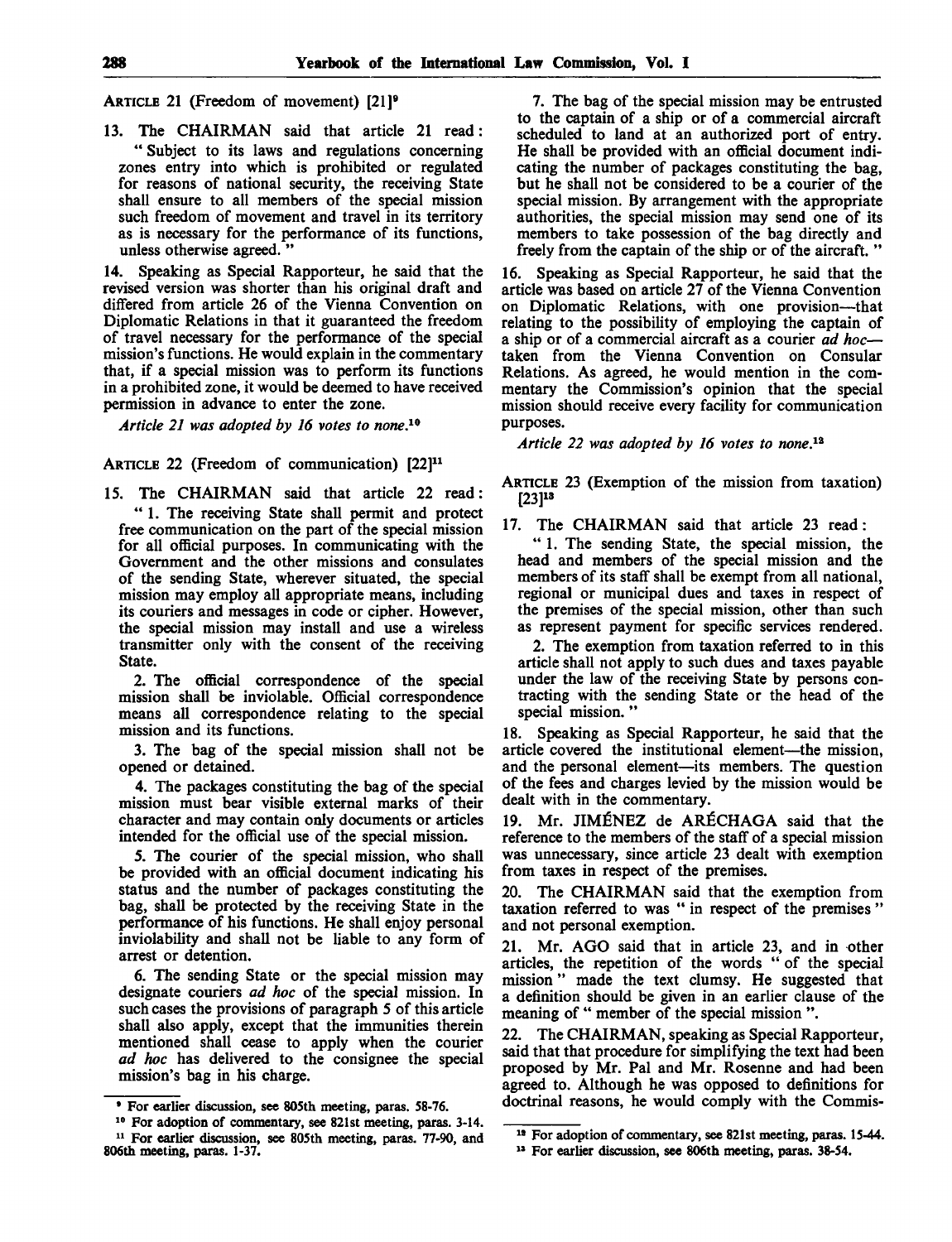sion's decision, but preferred not to hurry over the definitions and would submit them in January.

23. Mr. ROSENNE suggested that special mention should be made in the commentary of the fact that the. Special Rapporteur was reluctant to put forward hastily prepared definitions. He shared the Special Rapporteur's hesitation in that regard, and perhaps in lieu of definitions a section on the use of terms might be included in the draft.

Mr. JIMÉNEZ de ARÉCHAGA proposed the deletion of the words " and members " and the words " and the members of its staff", in paragraph 1; the article would then be consistent with article 23 of the Vienna Convention on Diplomatic Relations.

25. The CHAIRMAN, speaking as Special Rapporteur, said that it would then be necessary to state in the commentary that the reference was to the head of the mission acting for the State, or perhaps to say " the head of the special mission or another person acting on his behalf  $\ldots$ ".

26. Mr. JIMENEZ de ARECHAGA pointed out that the case was provided for, since the exemptions were accorded to the mission.

27. The CHAIRMAN, speaking as Special Rapporteur, said that the special mission was not a body corporate and consequently a person could not act on its behalf: a person could act for the individual who acted for the sending State.

28. Mr. JIMENEZ de ARECHAGA suggested that the provision should be deleted and that the question should be dealt with in the commentary, for the sake of consistency with the Vienna Convention on Diplomatic Relations, under which the question also arose.

29. The CHAIRMAN said he agreed that the question arose in connexion with the Vienna Convention on Diplomatic Relations and that it was generally settled by a note; that was one of the major defects of the Convention.

30. Speaking as Special Rapporteur, he suggested that the commentary should mention the Commission's view that a like exemption should be accorded to the members of the mission or of its staff who acted on behalf of the sending State for the purpose of obtaining premises for the special mission.

31. Mr. AGO proposed that, in paragraph 1, the words " the special mission", immediately after the words " The sending State", should be omitted; the relevant provision of the Vienna Convention on Diplomatic Relations did not contain any words corresponding to those words.

32. The CHAIRMAN, speaking as Special Rapporteur, said he could accept that proposal, since the mission was an emanation of the sending State.

*Article 23, as thus amended, was adopted by 16 votes to none. 1 \**

ARTICLE 24 (Inviolability of the property of the special mission)  $[19, \text{ para. } 3]$ <sup>15</sup>

33. The CHAIRMAN said that article 24 read:

" The premises of the special mission, their furnishings, all property used in the operation of the special mission and the means of transport used by it, shall be immune from any measure of search, requisition, attachment, execution or inspection by the organs of the receiving State. "

34. Speaking as Special Rapporteur, he said that the article referred not to the property owned by the special mission, but to the property used in its work; the emphasis was not so much on acts of search, requisition, attachment, execution or inspection, as on the physical effects of those acts.

35. Mr. CASTREN said he noted that the Drafting Committee had added the words " the premises", whereas the title spoke only of " the property ". The premises were dealt with in article 19. At the first reading, Mr. Elias and others had proposed that articles 19 and 24 should be combined,<sup>16</sup> just as in the Vienna Convention on Diplomatic Relations article 22 covered both property and premises. He wished to revive that proposal.

36. The CHAIRMAN, speaking as Special Rapporteur, said that the Commission had left the matter in suspense. Article 19 referred to the inviolability of premises, whereas article 24 concerned immunity from certain measures. He thought it would be difficult to deal with both questions in a single article.

37. Mr. TUNKIN said that article 24 should certainly be moved to article 19 to form a new paragraph 3 as it would then be covered by paragraph 1 of the latter and no doubt could arise as to the complete inviolability of the premises of a special mission.

38. The CHAIRMAN, speaking as Special Rapporteur, said that neither during the first reading nor in the Drafting Committee had he opposed the idea that the substance of article 24 should form a paragraph 3 in article 19.

39. Mr. JIMENEZ de ARECHAGA said he agreed that article 24 should be incorporated in article 19 as a new paragraph 3. The words " any measure of " and the words " or inspection " should be deleted, for the sake of consistency with the Vienna Convention on Diplomatic Relations.

40. The CHAIRMAN, speaking as Special Rapporteur, said he was opposed to the deletion of the article, because without it there would be no safeguard for special missions which were not housed in embassies.

41. Mr. AGO said that article 22, paragraph 3, of the Vienna Convention on Diplomatic Relations referred to " property .. . on the premises of the mission ", whereas article 24 of the draft on special missions referred to " property used in the operation of the special mission ". Was it desirable to depart from the text of the Convention ?

 $\frac{14}{14}$  For adoption of commentary, see 821st meeting, paras. 45 <sup>15</sup> For ear and 46. **The Contract of the Section of the Section** 1<sup>t</sup> See 804th meeting, para. 86 and 806th meeting, para. 56.

lier discussion, see 806th meeting, paras. 55-75.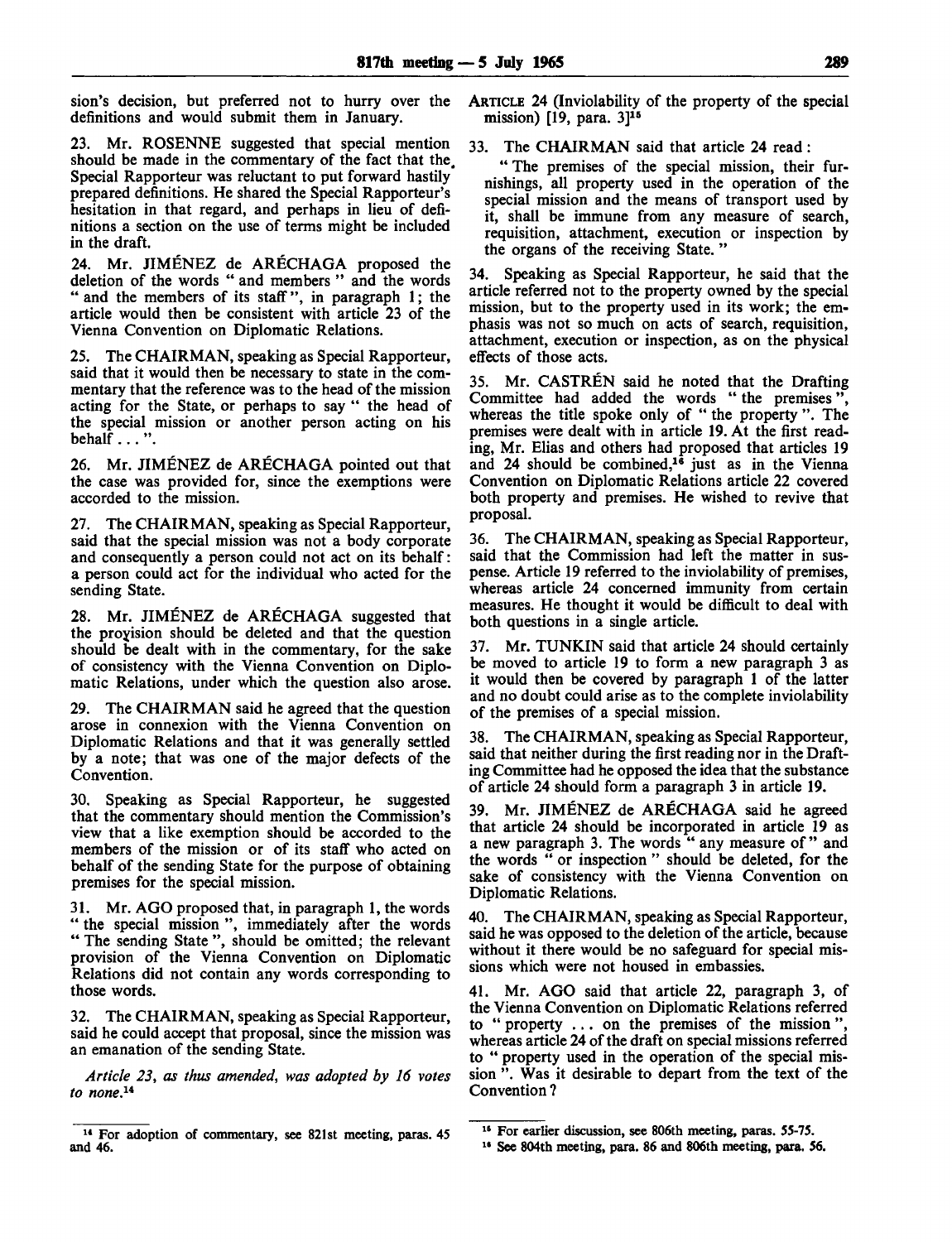42. Moreover, the Vienna Convention mentioned " the means of transport of the mission ", whereas the draft referred to the " means of transport used by it". Was the divergence justified?

43. The CHAIRMAN, speaking as Special Rapporteur, pointed out that there was a difference between property owned by and physically present on the premises of a permanent mission, and property used by the special mission, which was often mobile. The permanent mission had its own means of transport, whereas the special mission used borrowed means of transport. It would be dangerous to follow the texts of the Vienna Conventions too closely, to the detriment of special missions and despite the recommendations of the Vienna Conference and of the General Assembly.

44. Mr. YASSEEN said that he had no objection to the substance of the article, but thought that if the text was left as it stood, there would be obvious duplication. The draft contained several articles on inviolability—of premises, archives, property and persons. If the article was to fit into the system adopted by the Commission, the opening phrase " The premises of the special mission, their furnishings ... " would have to be deleted; the premises were covered by article 19 and the furnishings were part of " the property used in the operation of the special mission ".

45. Mr. JIMENEZ de ARECHAGA said that it was important to follow the Vienna Convention on Diplomatic Relations so as not to prejudice the application of its provisions to such diplomatic missions as had to live in hotels and rent cars. Not all permament missions were lodged in permanent premises and owned their means of transport; that was particularly true of those of small States. It would be a very serious matter if rented cars were subject to inspection.

46. The CHAIRMAN, speaking as Special Rapporteur, said that he was totally opposed to that idea. There should be a distinction between general rules and special rules; they were not on the same footing, and general rules could not be interpreted on the same basis as special rules.

47. Sir Humphrey WALDOCK said that, although he did not disagree with the Chairman's contention, he was unable to endorse his conclusion. So far as the English text was concerned, there was no difference between search and inspection; consequently, the reference to inspection, which did not appear in article 22, paragraph 3, of the Vienna Convention on Diplomatic Relations, was unnecessary.

48. The only important departure from the Vienna Convention was the reference to property " used in the operation " of the special mission, and he was open to argument as to the need for that change.

49. The CHAIRMAN, speaking as Special Rapporteur, said that in administrative law, a search—which involved rummaging and even seizure—was very different from inspection, which might simply mean checking the water, gas or electrical installations, or machinery.

50. With regard to property and premises, he suggested that the phrase might perhaps be amended to read " all property used in the operation of the special mission or used by it.'

51. Mr. AGO said he did not think that the words " The premises of the special mission " could be omitted, for the premises above all had to be immune from search, requisition, attachment, execution and inspection, and there was nothing concerning that immunity in article 19.

52. Mr. BRIGGS said he agreed that article 24 should become paragraph 3 in article 19. The wording should be modelled as closely as possible on the corresponding provision of the Convention on Diplomatic Relations. It might be modified to read " The premises of the special mission, their furnishings and other property thereon and the means of transport of the special mission shall be immune from search, requisition, attachment or execution by the organs of the receiving State ".

53. Mr. ELIAS said that the words "used by it", " any measure of", and " or inspection " should be deleted and the provision transferred to article 19. Possibly it would need to be brought into line with article 31, paragraph 4, of the Vienna Convention on Consular Relations.

54. The CHAIRMAN, speaking as Special Rapporteur, pointed out that the provision cited by Mr. Elias referred to property of the consular post. The case of the property of the special mission was quite different.

55. Mr. CASTREN said he supported Mr. Yasseen's proposal that the first phrase of the article should be deleted. Article 19 covered all cases, as it laid down the inviolability of the premises; as the authorities of the receiving State were not allowed to enter the premises, they could not carry out any of the acts mentioned.

56. Mr. RUDA said that article 24 was an important one and should be referred back to the Drafting Committee in the light of the numerous observations made during the discussion.

57. Mr. ROSENNE said he agreed with Mr. Ruda. The Special Rapporteur's justification for departing from the Vienna Convention on Diplomatic Relations and using the phrase " used in the operation of " was convincing. When the article had first been discussed, Mr. Reuter had explained the reason why the words any measure of " should be retained.<sup>17</sup>

58. He had understood that the words " or inspection " had been added because there was a difference of meaning between the French terms *perquisition* and *inspection.* If that was not the case, the words " or inspection " should be dropped in both versions.

*Article 24 was referred back to the Drafting Committee.^*

ARTICLE 25 (Personal inviolability) [24]<sup>19</sup>

59. The CHAIRMAN said that article 25 read:

" The person of the head and members of the special mission and of the members of its diplomatic

<sup>17</sup> See 806th meeting, para. 71.

<sup>18</sup> For resumption of discussion, see 820th meeting, paras. 29-31.

<sup>19</sup> For earlier discussion, see 806th meeting, paras. 76-84, and 807th meeting, paras. 1-33.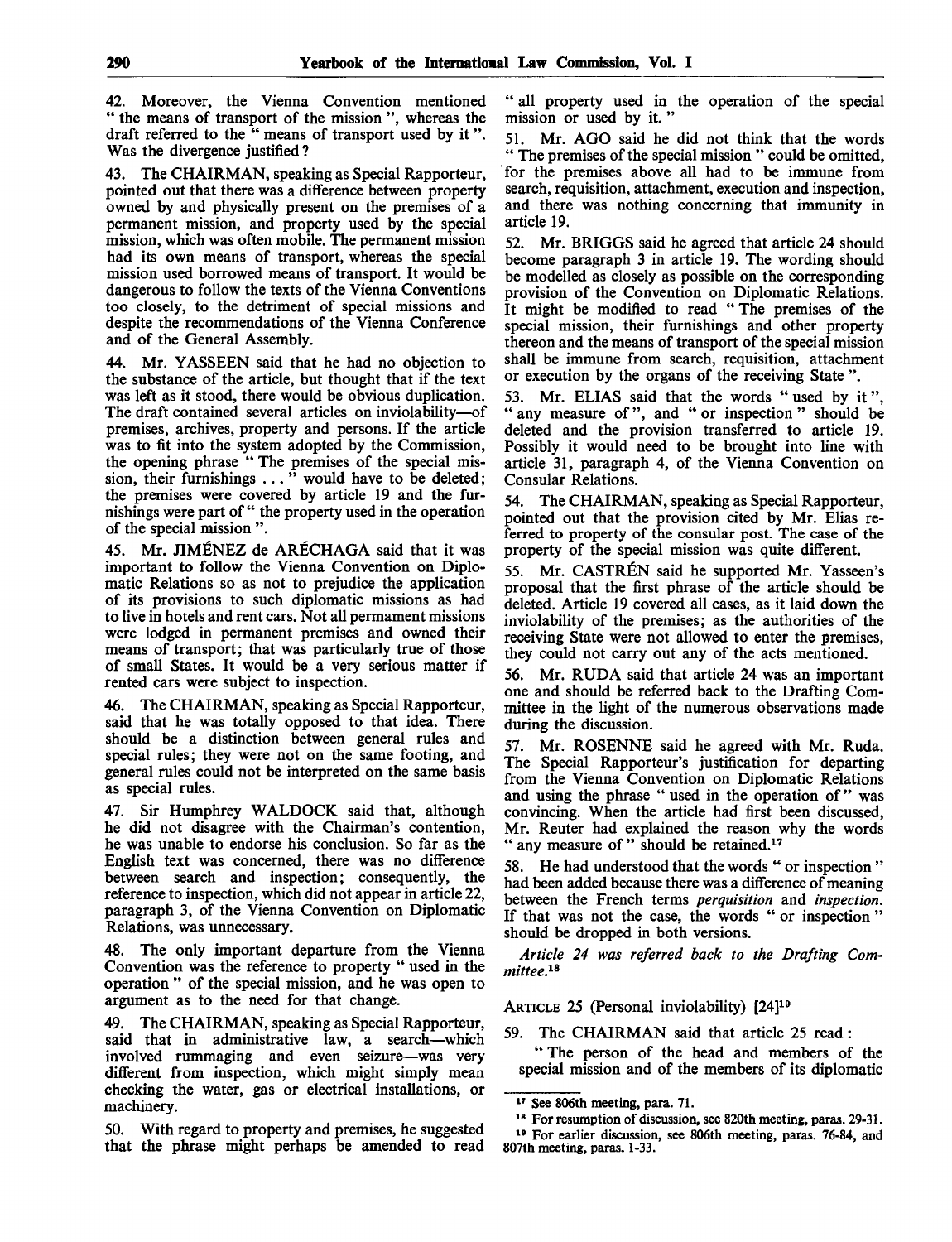staff shall be inviolable. They shall not be liable to any form of arrest or detention. The receiving State shall treat them with due respect and shall take all appropriate steps to prevent any attack on their person, freedom or dignity. "

60. Speaking as Special Rapporteur, he said that the article reproduced *mutatis mutandis* article 29 of the Vienna Convention on Diplomatic Relations.

61. Mr. AGO asked what was the reason for the reference to " members of its diplomatic staff".

62. The CHAIRMAN, speaking as Special Rapporteur, said that the Vienna Convention dealt with diplomatic agents. He had used the expression " staff of the special mission " in his draft but, in view of objections, had submitted the new formula to the Drafting Committee.

*Article 25 was adopted by 16 votes to none.™*

ARTICLE 26 (Inviolability of the private accommodation)  $[25]^{21}$ 

63. The CHAIRMAN said that article 26 read:

" 1. The private accommodation of the head and members of the special mission and of the members of its diplomatic staff shall enjoy the same inviolability and protection as the premises of the special mission.

2. The papers, correspondence and property of the persons referred to in paragraph 1 shall likewise enjoy inviolability.'

Article 26 was adopted by 17 votes to none<sup>22</sup>

ARTICLE 27 (Immunity from jurisdiction) [26]<sup>23</sup>

64. The CHAIRMAN said that article 27 read:

" 1. The head and members of the special mission and the members of its diplomatic staff shall enjoy immunity from the criminal jurisdiction of the receiving State.

2. Unless otherwise agreed, they shall also enjoy immunity from the civil and administrative jurisdiction of the receiving State, except in the case of:

(a) A real action relating to private immovable property situated in the territory of the receiving State, unless the head or member of the special mission or the member of its diplomatic staff holds it on behalf of the sending State for the purposes of the mission;

(b) An action relating to succession in which the person referred to in sub-paragraph *(a)* is involved as executor, administrator, heir or legatee as a private person and not on behalf of the sending State;

(c) An action relating to any professional or commercial activity exercised by the person referred to in sub-paragraph *(a)* in the receiving State outside his official functions.

3. The head and members of the special mission and the members of its diplomatic staff are not obliged to give evidence as witnesses.

4. No measures of execution may be taken in respect of the head or of a member of the special mission or of a member of its diplomatic staff except in the cases coming under sub-paragraphs *(a), (b)* and (c) of paragraph 2 of this article, and provided that the measures concerned can be taken without infringing the inviolability of his person or of his residence.

5. The immunity of the head and members of the special mission and of the members of its diplomatic staff from the jurisdiction of the receiving State does not exempt them from the jurisdiction of the sending State.

65. Speaking as Special Rapporteur, he said there were two schools of thought in the Commission: the supporters of the so-called " functional " immunity, and the supporters of complete immunity as laid down in article 31 of the Vienna Convention on Diplomatic Relations. After due reflection, the Drafting Committee had adopted the principle of complete immunity, which it had qualified by adding at the beginning of paragraph 2 the words " Unless otherwise agreed ".

66. Mr. VERDROSS said that it was going too far to give to all special missions more immunities than were accorded to missions to the United Nations. What might be understandable in the case of high-level special missions was not so in the case of technical missions.

67. The CHAIRMAN, speaking as Special Rapporteur, said that the Drafting Committee had wished to give all possible immunities to special missions, subject to the proviso he had mentioned, which left States free to come to an agreement before the arrival of the mission. In his opinion, the cases mentioned in paragraphs 2 *(a), (b)* and (c) were rare and should not be mentioned, but he had yielded to the majority. He would, however, mention the other school of thought in the commentary.

68. Mr. RUDA said that he was in favour of a much more restricted provision of the kind originally proposed by the Special Rapporteur.

69. Mr. JIMENEZ de ARECHAGA said the Drafting Committee's text was acceptable. The particular danger mentioned by Mr. Verdross could be avoided by States agreeing in any given case not to confer diplomatic status on the members of a special mission.

70. He doubted the desirability of retaining the words " unless otherwise agreed " in paragraph 2, for they might be interpreted to mean that the provisions of the Vienna Convention on Diplomatic Relations constituted *jus cogens* in the matter of immunity; his doubts were strengthened by the fact that, in a recent case, the two Vienna Conventions had been examined together for the purpose of interpreting the rules laid down in one of them.

71. The CHAIRMAN, speaking as Special Rapporteur, said that he had originally proposed a provision (article 40 of his draft) reproducing article 73 of the Vienna Convention on Consular Relations, which contained a rule of *jus cogens.* The Commission had rejected that proposal and had declared itself ready to accept

<sup>&</sup>lt;sup>20</sup> For adoption of commentary, see 821st meeting, paras. 48-55.

<sup>&</sup>lt;sup>21</sup> For earlier discussion, see 807th meeting, paras. 34-49.

<sup>&</sup>lt;sup>22</sup> For adoption of commentary, see 821st meeting, paras. 56-68.

<sup>28</sup> For earlier discussion, see 807th meeting, paras. 50-80.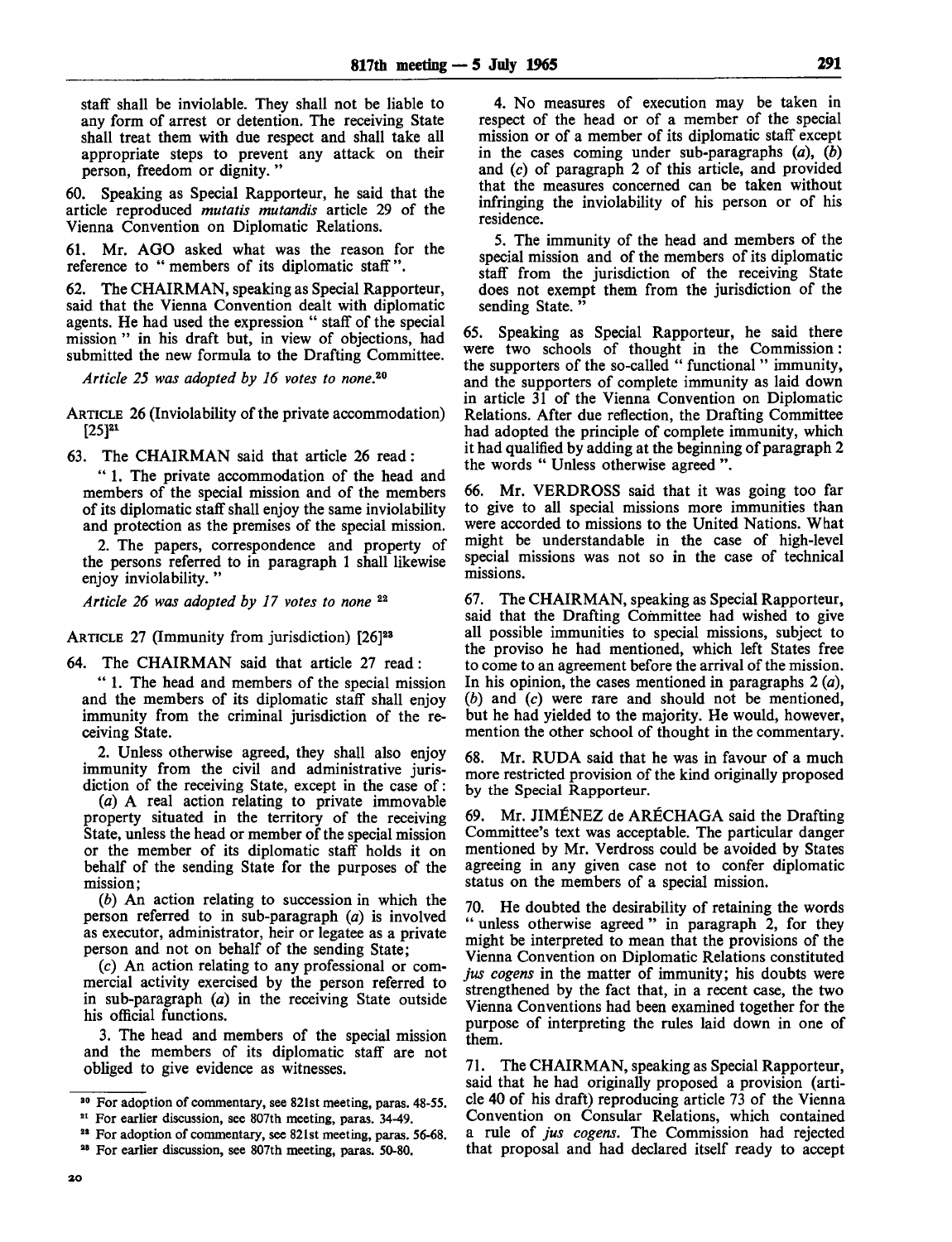Mr. Rosenne's view that all the articles should be regarded as residual rules.<sup>24</sup>

72. Mr. ROSENNE said that the decision on article 27 should be postponed until the Commission had in front of it the Drafting Committee's text for article 40 which, in the form proposed by the Special Rapporteur, had not found favour. If article 40 were so framed as to render article 17 onwards residual rules, then the phrase " unless otherwise agreed " in paragraph 2 would be unnecessary.

73. The CHAIRMAN said that the majority had been ready to accept the articles as residual rules. It was therefore impossible to alter the phrase in question.

74. Mr. AGO said he hoped the Commission would consider carefully the phrase " Unless otherwise agreed ". He was convinced that the rules in question were residual, but he was also convinced that other rules in which that phrase did not occur were likewise residual. He feared that confusion might ensue in the interpretation. Furthermore, even the final rule of the Vienna Convention on Consular Relations caused him much anxiety: why should it be impossible to restrict by bilateral consular conventions the privileges and immunities laid down in that Convention?

75. In his opinion, it would be better to decide, at the end of the consideration of the entire draft, what would be the best way of dealing with that delicate question.

76. Mr. TUNKIN said that there might be some inconvenience in keeping the phrase " Unless otherwise agreed ".

77. The CHAIRMAN, speaking as Special Rapporteur, said that he was a supporter of functional immunity and therefore feared that, without the words " Unless otherwise agreed ", it would be difficult to restrict the scope of the privileges which the Commission's draft intended to give to special missions.

78. Mr. YASSEEN said that, from the psychological point of view, it would be difficult for a conference of plenipotentiaries to accept the article without those words. The Commission was about to place special missions on the same footing as permanent missions in general. It was doubtful whether the rule, in such general terms, would be accepted without those words, for they gave States some assurance that they were free to regulate their relations in a particular manner with respect to a particular special mission.

79. Mr. TSURUOKA said that he was prepared to agree to the deletion of the words " Unless otherwise agreed " in paragraph 2 in order to ensure that the members of special missions should have minimum privileges; if they wished, the sending State and the receiving State could agree to more extensive privileges. Such a formula seemed to him preferable to the present text, which provided for maximum privileges unless otherwise agreed. States would find it easier to accept the first solution, which, being simpler and more flexible, was also more practical.

80. Mr. AGO said that the whole question turned on whether a general exceptions clause would or would not be inserted later. The Drafting Committee's text might therefore be adopted for the time being, and the words " Unless otherwise agreed " deleted subsequently if a general exceptions clause was inserted.

81. Mr. TSURUOKA said that he would agree to that procedure.

*Article 27 was adopted by 11 votes to 2, with 3 abstentions.<sup>26</sup>*

82. The CHAIRMAN said that he had voted against article 27 because he considered that minimum privileges and immunities should be provided for special missions, with the possibility of extension by agreement between the parties concerned.

83. Mr. VERDROSS said he had voted against the article for the same reasons as the Chairman.

ARTICLE 27 *bis* (Waiver of immunity) [27]

84. The CHAIRMAN said that article *21 bis,* which was based on article 32 of the Vienna Convention on Diplomatic Relations, read:

" 1. The immunity from jurisdiction of the head and members of the special mission, of the members of its staff and of the members of their families, may be waived by the sending State.

2. Waiver must always be express.

3. The initiation of proceedings by one of the persons referred to in paragraph 1 of this article shall preclude him from invoking immunity from jurisdiction in respect of any counter-claim directly connected with the principal claim.

4. Waiver of immunity from jurisdiction in respect of civil or administrative proceedings shall not be held to imply waiver of immunity in respect of the execution of the judgment, for which a separate waiver shall be necessary."

*Article 27* bis *was adopted by 17 votes to none. 26*

ARTICLE 28 (Exemption from social security legislation) [28]<sup>27</sup>

85. The CHAIRMAN said that article 28, which was based on article 33, paragraphs 1-3, of the Vienna Convention on Diplomatic Relations, read :

" 1. The head and members of the special mission and the members of its staff shall be exempt, while in the territory of the receiving State for the purpose of carrying out the tasks of the special mission, from the social security provisions of that State.

2. The provisions of paragraph 1 of this article shall not apply:

*(a)* To nationals or permanent residents of the receiving State regardless of the position they may hold in the special mission;

*(b)* To locally recruited temporary staff of the special mission, irrespective of nationality.

<sup>24</sup> See 809th meeting, paras. 83-93.

<sup>26</sup> For adoption of commentary, see 821st meeting, paras. 69 and 70.

<sup>&</sup>lt;sup>26</sup> For adoption of commentary, see 821st meeting, para. 70.

<sup>27</sup> For earlier discussion, see 808th meeting, paras. 1-12.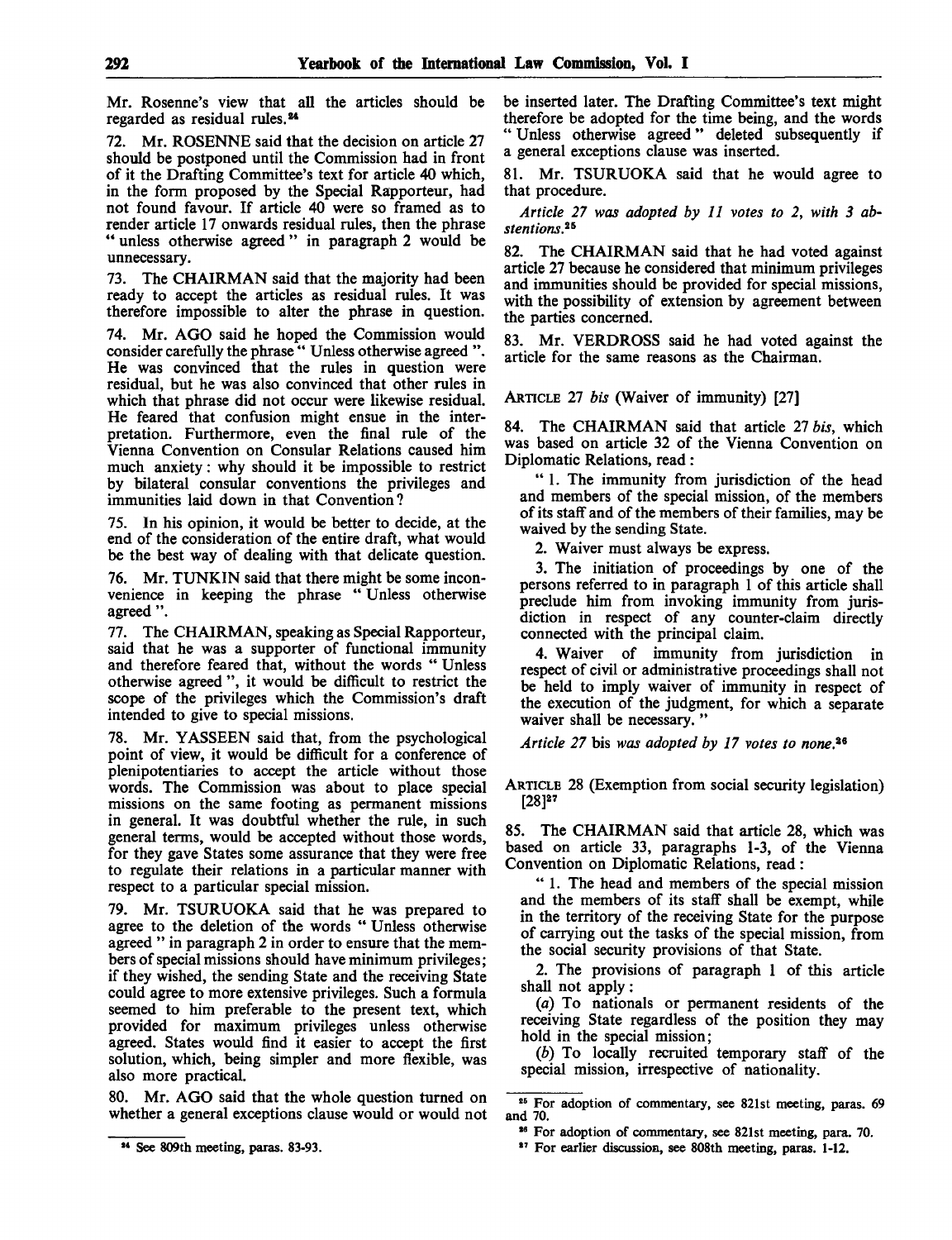3. The head and members of the special mission and the members of its staff who employ persons to whom the exemption provided for in paragraph 1 of this article does not apply shall observe the obligations which the social security provisions of the receiving State impose upon employers. "

*Article 28 was adopted by 17 votes to none. 2 \**

ARTICLE 28 *bis* (Exemption from dues and taxes) [29]<sup>29</sup>

86. The CHAIRMAN said that article 28 *bis* read :

" The head and members of the special mission and the members of its diplomatic staff shall be exempt from all dues and taxes, personal or real, national, regional or municipal in the receiving State on all income attaching to their functions with the special mission and in respect of all acts performed for the purposes of the special mission. "

87. Speaking as Special Rapporteur, he said the text was based on article 34 of the Vienna Convention on Diplomatic Relations, of which, however, only what was essential for special missions had been retained.

88. Mr. AGO said that, if that was the case, the words " personal or real " were unneccessary and could be deleted.

89. The CHAIRMAN, speaking as Special Rapporteur, said he could accept that amendment.

*Article 28* bis, *as so amended, was adopted by 17 votes to none. 30*

ARTICLE 29 (Exemption from personal services and contributions)  $[30]^{31}$ 

90. The CHAIRMAN said that article 29, which was based on article 35 of the Vienna Convention on Diplomatic Relations, read:

" The receiving State shall exempt the head and members of the special mission and the members of its diplomatic staff from all personal services, from all public service of any kind whatsoever, and from military obligations such as those connected with requisitioning, military contributions and billeting.

*Article 29 was adopted by 17 votes to none. 32*

ARTICLE 30 (Exemption from customs duties and inspection) [31] <sup>33</sup>

91. The CHAIRMAN said that article 30 read:

" 1. The receiving State shall, in accordance with such laws and regulations as it may adopt, permit entry of and grant exemption from all customs duties, taxes, and related charges other than charges for storage, cartage and similar services, on:

<sup>30</sup> For adoption of commentary, see 821st meeting, paras. 74 and 75.

*(a)* Articles for the official use of the special mission; *(b)* Articles for the personal use of the head and members of the special mission, of the members of its diplomatic staff, or of the members of their family who accompany them.

2. The personal baggage of the head and members of the special mission and of the members of its diplomatic staff shall be exempt from inspection, unless there are serious grounds for presuming that it contains articles not covered by the exemptions mentioned in paragraph 1 of this article, or articles the import or export of which is prohibited by the law or controlled by the quarantine regulations of the receiving State. Such inspection shall be conducted only in the presence of the person concerned, of his authorized representative, or of a representative of the permanent diplomatic mission of the sending State."

92. Speaking as Special Rapporteur, he said the text was based on article 36 of the Vienna Convention on Diplomatic Relations with slight adjustments to reflect the temporary presence of special missions in the receiving State's territory.

*Article 30 was adopted by 17 votes to none 3i*

ARTICLE 31 (Administrative and technical staff) [32]<sup>85</sup>

93. The CHAIRMAN said that article 31, which was based on article 37, paragraph 2, of the Vienna Convention on Diplomatic Relations, read :

" Members of the administrative and technical staff of the special mission shall, if they are not nationals of or permanently resident in the receiving State, enjoy the privileges and immunities specified in articles 25 to 30, except that the immunity from civil and administrative jurisdiction of the receiving State specified in paragraph 2 of article 27 shall not extend to acts performed outside the course of their duties."

*Article 31 was adopted by 17 votes to none. 39*

ARTICLE 32 (Members of the service staff) [33]<sup>37</sup>

94. The CHAIRMAN said that article 32, which was based on article 37, paragraph 3, of the Vienna Convention on Diplomatic Relations, read :

" Members of the service staff of the special mission who are not nationals of or permanently resident in the receiving State shall enjoy immunity in respect of acts performed in the course of their duties, and exemption from duties and taxes on the emoluments they receive by reason of their employment. "

*Article 32 was adopted by 17 votes to none. 39*

<sup>&</sup>lt;sup>28</sup> For adoption of commentary, see 821st meeting, paras. 71-73.

<sup>&</sup>lt;sup>29</sup> For earlier discussion, see 808th meeting, paras. 33-35.

<sup>&</sup>lt;sup>31</sup> For earlier discussion, see 808th meeting, paras. 13-32.

<sup>82</sup> For adoption of commentary, see 821st meeting, paras. 76-79.

<sup>&</sup>lt;sup>33</sup> For earlier discussion, see 808th meeting, paras. 36-47.

<sup>84</sup> For adoption of commentary, see 821st meeting, paras. 80-87.

<sup>86</sup> See 808th meeting, para. 88.

<sup>&</sup>lt;sup>36</sup> For adoption of commentary, see 821st meeting, para. 87.

<sup>&</sup>lt;sup>87</sup> For earlier discussion, see 808th meeting, paras. 62-74.

<sup>&</sup>lt;sup>38</sup> For adoption of commentary, see 821st meeting, para 87.